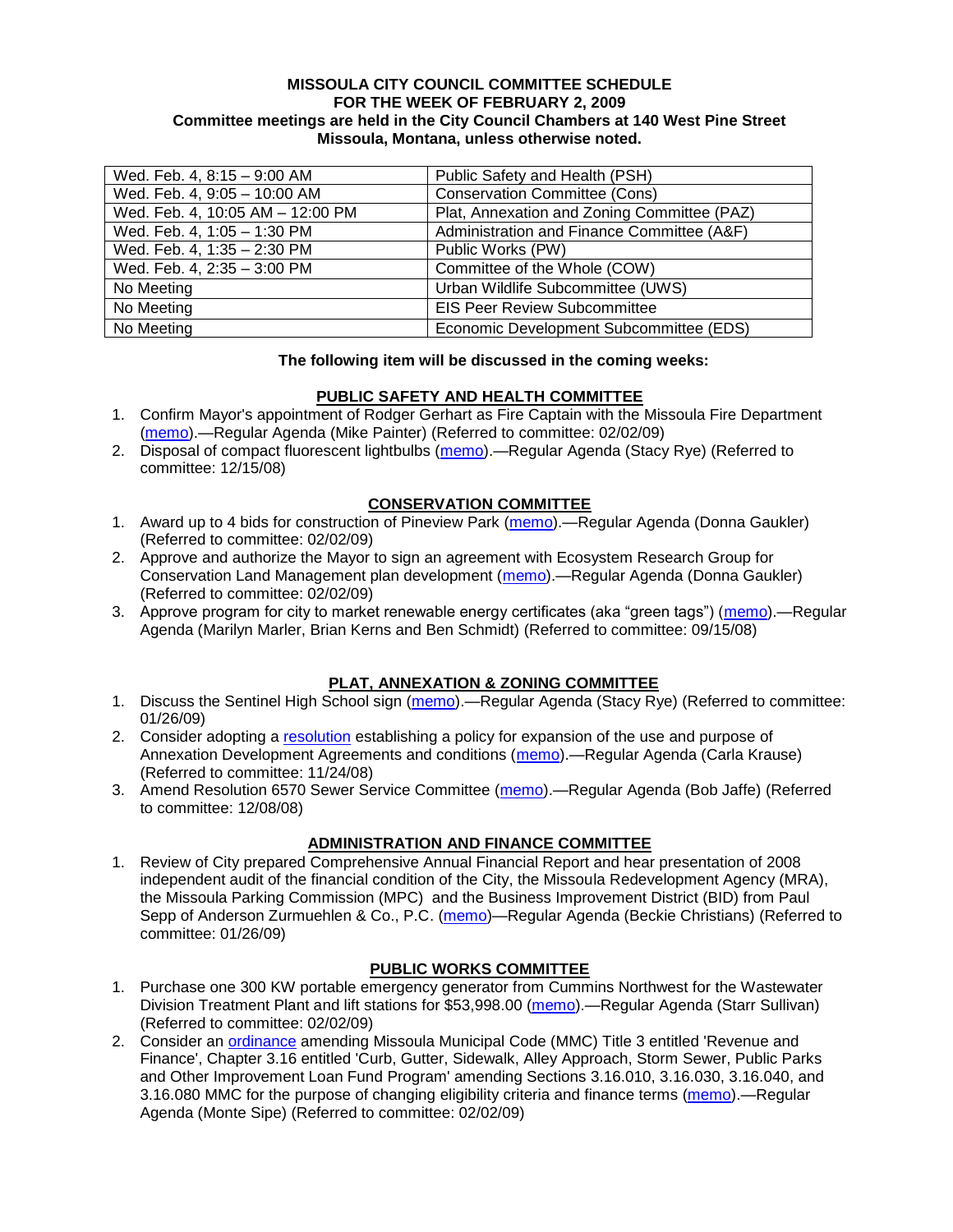- 3. Review proposed curb and sidewalk improvement project and pass a resolution to order the improvements which also directs that notice be given to all affected property owners Project 08-043, in the Slant Street Area Phase II. [\(memo\)](ftp://ftp.ci.missoula.mt.us/packets/council/2009/2009-01-12/Referrals/SdwlkRes08043REF.pdf)—Regular Agenda (Monte Sipe) (Referred to committee: 01/12/09)
- 4. Approve the purchase of one (1) 2009 Toyota Prius Hybrid for the Fire Department from Helena Motors of Helena, MT in the amount of \$23,999. (Returned from Council floor: 2/2/09)

## **COMMITTEE OF THE WHOLE**

- 1. Legislative update [\(memo\)](ftp://ftp.ci.missoula.mt.us/Packets/Council/2008/2008-12-22/Referrals/LegislativeUpdate.pdf) [\(Legislative Items\)](ftp://ftp.ci.missoula.mt.us/Documents/Mayor/Legislat/09BillsHigh.pdf)[\(Updated Items\)](ftp://ftp.ci.missoula.mt.us/Packets/Council/2009/2009-02-02/COWFeb4.pdf).—Regular Agenda (Marty Rehbein) (Referred to committee: 12/22/08)
- 2. Discussion on the notices sent out by OPG about the zoning rewrite [\(memo\)](ftp://ftp.ci.missoula.mt.us/Packets/Council/2009/2009-01-26/Referrals/ZoningNotices.pdf).—Regular Agenda (Jon Wilkins) (Referred to committee: 01/26/09)

## 

**The following items have been referred to City Council committees, but the committees will not discuss them in the coming week:**

## **PUBLIC SAFETY AND HEALTH COMMITTEE**

- 1. Police Department Update Ongoing in Committee. (Mark Muir)
- 2. Fire Department Update Ongoing in Committee (Tom Steenberg)
- 3. Health Department Update Ongoing in Committee. (Ellen Leahy)
- 4. Bike-Ped Board report.—Regular Agenda (Ongoing in Committee)
- 5. An [ordinance](ftp://ftp.ci.missoula.mt.us/Packets/Council/2007/2007-02-05/07-01-31 Helmet and bikes psh.htm) amending Chapter 10.42 of the Missoula Municipal Code entitled "Bicycles" that would require minors to wear headgear while bicycling on streets, roadways, sidewalks, alleys and trails; and holding responsible the parent or guardian of a minor found to be in violation of this ordinance. [\(Alternative Ordinance\)](ftp://ftp.ci.missoula.mt.us/Packets/Council/2007/2007-02-26/07-02-19_Alternative_Helmet_and_bikes.htm) [\(PS&H\)](ftp://ftp.ci.missoula.mt.us/Packets/Council/2007/2007-02-05/070131psh.pdf) (Returned from Council floor: 2/26/07)
- 6. Update on the Police facility project. [\(memo\)](ftp://ftp.ci.missoula.mt.us/Packets/Council/2008/2008-05-12/Referrals/Buildingpresentationreferral.htm) Regular Agenda (Mark Muir)(Referred to committee: 05/12/08)
- 7. Review implementation of the Missoula Outdoor Lighting Ordinance [\(memo\)](ftp://ftp.ci.missoula.mt.us/Packets/Council/2008/2008-11-24/Referrals/Outdoor_Lighting_Ordinance_Review.pdf).—Regular Agenda (Dave Strohmaier) (Referred to committee: 11/24/08)
- 8. An [ordinance](ftp://ftp.ci.missoula.mt.us/Packets/Council/2008/2008-12-15/2008CatOrdinanceAmendment%5B1%5D.pdf) amending Missoula Municipal Code Chapter 6.09 entitled "Missoula Cat Ordinance" section 6.09.010 through 6.09.090 to amend definitions, to limit the number of cats over the age of four months that a person, family, or household can harbor, keep, or maintain to five and to enact other general amendments. [\(PS&H\)](ftp://ftp.ci.missoula.mt.us/Packets/Council/2008/2008-12-15/081210psh.pdf) (Returned from Council floor: 01/12/09)
- 9. An [ordinance](ftp://ftp.ci.missoula.mt.us/Packets/Council/2008/2008-12-15/DogOrdinance--PSHrevisions.pdf) amending Missoula Municipal Code Title 6 entitled "Animals" generally amending Chapter 6.04 entitled "Animals Running at Large" and Chapter 6.08 entitled "Dogs and Pet Shops," increasing the fee when an animal is impounded and establishing a fee for a boarding kennel license. [\(PS&H\)](ftp://ftp.ci.missoula.mt.us/Packets/Council/2008/2008-12-15/081210psh.pdf) (Returned from Council floor: 01/12/09)
- 10. Ordinance repealing Chapter 5.44 entitled "Ambulances" and creating a new Chapter 5.45 entitled, "Ambulance Services." [\(memo\)](ftp://ftp.ci.missoula.mt.us/Packets/Council/2008/2008-05-12/Referrals/080508AmbulanceOrdinanceReferral.htm) [\(Update Memo 12/15/08\)](ftp://ftp.ci.missoula.mt.us/Packets/Council/2008/2008-12-15/081212AmbulanceOrdinanceReferralUpdated.pdf)[\(Performance Contract 01/07/09\)](ftp://ftp.ci.missoula.mt.us/Packets/Council/2009/2009-01-12/MESIPerformanceContract090107.pdf) – Regular Agenda (Jason Diehl)(Referred to committee: 05/12/08)
- 11. Resolution declaring certain city-owned conservation lands and park spaces as "Designated Voice Restraint Areas" for dogs and authorize the parks department to intermittently post lands as "Dogs Not Allowed Areas" for human safety or resource/wildlife protection [\(memo\)](ftp://ftp.ci.missoula.mt.us/Packets/Council/2008/2008-11-24/Referrals/VoiceRestraintReferral.pdf).—Regular Agenda (Donna Gaukler) (Referred to committee: 11/24/08)

# **CONSERVATION COMMITTEE**

- 1. Greenhouse Gas Subcommittee update.—Ongoing in committee (Marilyn Marler)
- 2. Discuss the ownership, licensing and permitting for Brennan's Wave [\(memo\)](ftp://ftp.ci.missoula.mt.us/Packets/Council/2008/2008-09-08/Referrals/ReferralBrennansWaveLicensing.pdf)—Regular Agenda (Donna Gaukler) (Referred to committee: 09/08/08)
- 3. Goal setting with Greenhouse Gas and Energy Conservation Team [\(memo\)](ftp://ftp.ci.missoula.mt.us/Packets/Council/2008/2008-09-08/Referrals/GGECTdialog.pdf)—Regular Agenda (Pam Walzer) (Referred to committee: 09/08/08)
- 4. Discussion of parks objectives [\(memo\)](ftp://ftp.ci.missoula.mt.us/Packets/Council/2009/2009-01-26/Referrals/parks_projects_referral.pdf).—Regular Agenda (Jason Wiener) (Referred to committee: 01/26/09)

# **PLAT, ANNEXATION & ZONING COMMITTEE**

- 1. Annexation. (see separate list at City Clerk's Office for pending annexations) (Ongoing in Committee)
- 2. Update the Rattlesnake Valley Comprehensive Plan Amendment [\(memo\)](ftp://ftp.ci.missoula.mt.us/Packets/Council/2007/2007-04-02/Referrals/Rattlesnake_Plan_Update_referral.pdf).—Regular Agenda (Dave Strohmaier) (Referred to committee: 04/02/07)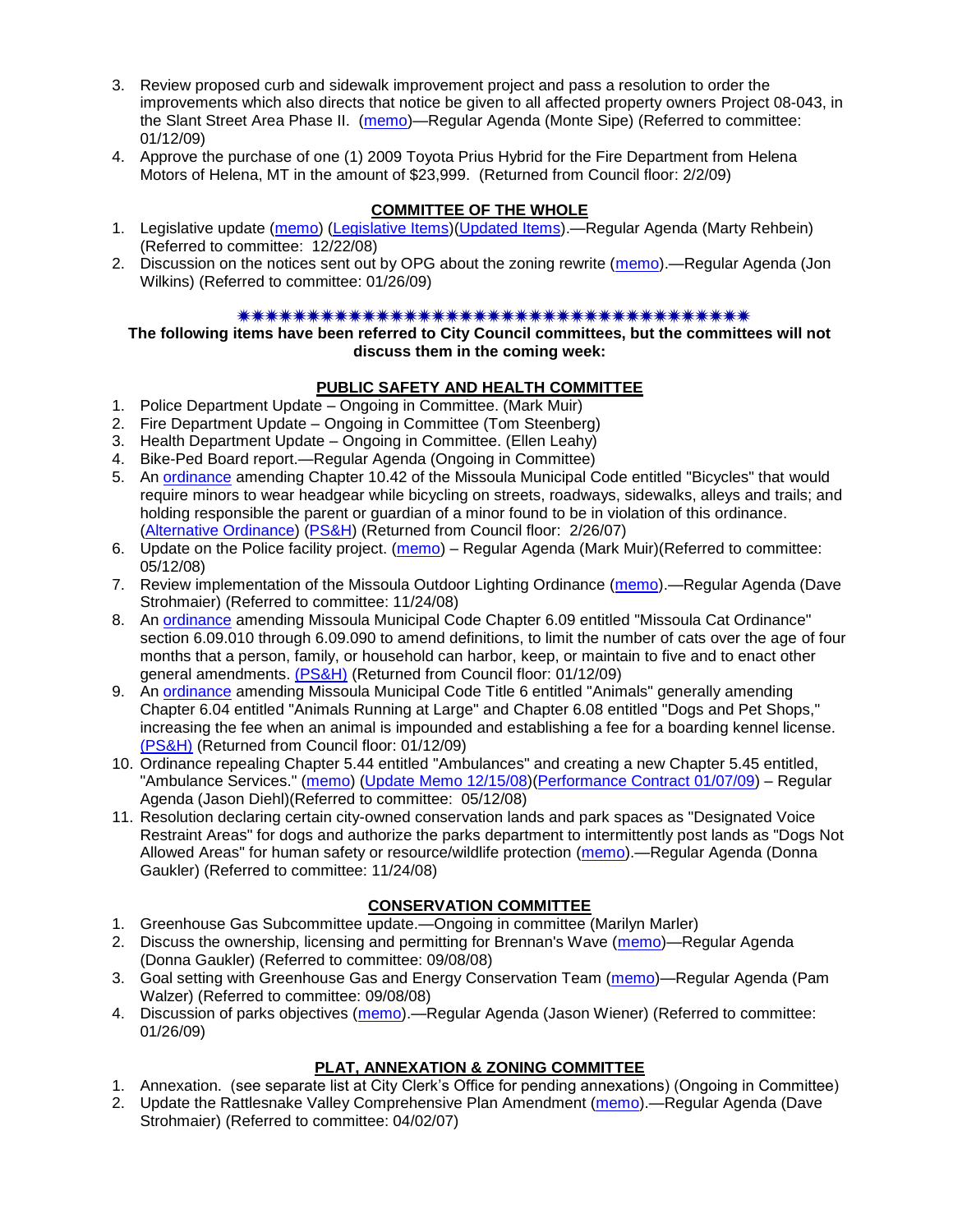- 3. Adopt permanent zoning for certain unzoned parcels in the upper west Rattlesnake Valley. [\(memo\)](ftp://ftp.ci.missoula.mt.us/Packets/Council/2007/2007-03-26/Referrals/P-1_zoning_ref.htm) (Returned from Council floor: 8/06/07)
- 4. Discuss council's interest in pursuing a negotiated settlement over disputed trail conditions for Clark Fork Terrace No. 2 Subdivision [\(memo\)](ftp://ftp.ci.missoula.mt.us/Packets/Council/2008/2008-02-25/Referrals/Clark_Fork_Terrace_2.pdf).—Regular Agenda (Mayor Engen/Jim Nugent) (Referred to committee: 02/25/08)
- 5. Request to rezone the property legally described as Lot 3 of Scott Street Lots Subdivision, located in Section 16, T13N, R19W, P.M.M. form D (Industrial) to I-1 (Light Industrial), based on the finding of fact and conclusions of law. (PAZ [05/21/08\)](ftp://ftp.ci.missoula.mt.us/Packets/Council/2008/2008-06-02/080521paz.pdf) (Returned from Council floor: 6/2/08)
- 6. An [ordinance](ftp://ftp.ci.missoula.mt.us/Packets/Council/2008/2008-05-19/Public_Hearings/LincolnSchoolInterimP-2ord.pdf) to rezone property located at Rattlesnake Valley Lincoln School Cultural Center from R-8 (Residential) to P-2 (Public Lands and Institutions) as an interim urgency measure, pursuant to section 76-2-306, MCA. The property is legally described as Lots 1, 2, and 13 of the School House Addition (within the Park Addition), Section 14, T13N, R19W, P.M.M. If approved, the interim zoning will be in effect for a period of 6 months. [\(memo\)](ftp://ftp.ci.missoula.mt.us/Packets/Council/2008/2008-05-19/Public_Hearings/LincolnSchoolInterimPermZonMemo.pdf) [\(updated memo 05/16/08\)](ftp://ftp.ci.missoula.mt.us/Packets/Council/2008/2008-05-19/Public_Hearings/LincolnSchoolInterimPermZonMemo.pdf)[\(PAZ\)](ftp://ftp.ci.missoula.mt.us/Packets/Council/2008/2008-05-12/080507paz.htm) (Returned from Council floor: 5/19/08)
- 7. Discussion of OPG's proposed [task list](ftp://ftp.ci.missoula.mt.us/Packets/Council/2008/2008-07-07/UITaskList.pdf) [\(Urban Initiatives work plan\)](ftp://ftp.ci.missoula.mt.us/Packets/Council/2006/2006-06-12/Referrals/Urban_Init.htm).—Regular Agenda (Mike Barton) (Referred to committee: 06/12/06)
- 8. Orchard Homes discussion and work session to set a foundation for considering annexation, rezoning, and subdivision proposals within the context of City land use and infrastructure policy. [\(memo\)](ftp://ftp.ci.missoula.mt.us/Packets/Council/2008/2008-07-14/Referrals/OrchardHomesDiscMemo.pdf)— Regular Agenda (Roger Millar) (Referred to committee: 07/14/08)
- 9. Linda Vista Estates annexation, zoning, and subdivision (Returned from Council floor 4/28/08):
	- A [resolution](ftp://ftp.ci.missoula.mt.us/Packets/Council/2008/2008-04-28/Public_Hearings/RESOLUTION-LindaVistaEstates.pdf) to annex and apply zoning to a 93.64 acre parcel located on Lower Miller Creek Road. The portion north of Lower Miller Creek Road is currently zoned Miller Creek View Addition PUD in the county and is proposed to be annexed into the city as OR, Open and Resource Lands. The portion south of Lower Miller Creek Road is currently zoned C-A3 Residential (1 dwelling unit/5 acres) and is proposed to be annexed into the city as SRR, Semirural Residential. [\(Annexation Staff Report\)](ftp://ftp.ci.missoula.mt.us/Packets/Council/2008/2008-04-28/Public_Hearings/LindaVistaEstatesStaffReport.pdf)
	- An [ordinance](ftp://ftp.ci.missoula.mt.us/Packets/Council/2008/2008-04-28/Public_Hearings/LindaVistaEstatesProposedord.pdf) to rezone property legally described as a portion of COS #3455 and COS #5917, located at the intersection of Upper and Lower Miller Creek Road on the backside of the "Little Hill" from OR and SRR to the Linda Vista Estates Special Zoning District. [\(memo\)](ftp://ftp.ci.missoula.mt.us/Packets/Council/2008/2008-04-14/Referrals/LindaVistaEstatesMemo.pdf) [\(PAZ\)](ftp://ftp.ci.missoula.mt.us/Packets/Council/2008/2008-04-28/080423paz.pdf)
	- The Council will also consider a request from Gilbert Larson, PCI, to create 209 single dwelling lots and 3 multiple dwelling lots containing 84 rental units in twelve-plex buildings, a total of 293 dwelling units to be developed in three phases over 9 years. The property is legally described as a portion of COS #3455 and COS #5917 in section 13, T12N, R20W, P.M.M. [\(memo\)](ftp://ftp.ci.missoula.mt.us/Packets/Council/2008/2008-04-14/Referrals/LindaVistaEstatesMemo.doc) [\(PAZ\)](ftp://ftp.ci.missoula.mt.us/Packets/Council/2008/2008-04-28/080423paz.pdf)
- 10. Correct the conflict in the height calculation regulations, between written language (a building envelope shall be established by showing the maximum vertical height allowed by zoning from finished grade) and the drawing on [page 151 o](ftp://www.co.missoula.mt.us/opg2/Documents/CurrentRegulations/CityZoningTitle19/CH19.67Hillside.pdf)f the [Zoning Ordinance.](ftp://www.co.missoula.mt.us/opg2/Documents/CurrentRegulations/CityZoningTitle19/CityOrdinanceLP.htm)--Regular Agenda (Ed Childers) (Referred to committee: 3/27/06)
- 11. Ongoing discussion of City planning issues with members of the Planning Board.--Regular Agenda (Bob Jaffe) (Referred to committee: 3/20/06)
- 12. Discussion on assuring the currency of growth policy amendments [\(memo\)](ftp://ftp.ci.missoula.mt.us/Packets/Council/2008/2008-09-08/Referrals/Plan_updates.pdf)—Regular Agenda (Dave Strohmaier) (Referred to committee: 09/08/08)
- 13. Update and discussion regarding the ongoing Zoning and Subdivision Regulations project (Memo [update 12/05/08\)](ftp://ftp.ci.missoula.mt.us/Packets/Council/2008/2008-12-08/Referrals/ReferralCodeUpdateMemo.pdf) [\(Memo update 09/05/08\)](ftp://ftp.ci.missoula.mt.us/Packets/Council/2008/2008-09-08/Referrals/ReferralCodeUpdateMemo.pdf) [\(Memo update 7/18/08\)](ftp://ftp.ci.missoula.mt.us/Packets/Council/2008/2008-07-21/Referrals/CodeUpdate071808.pdf) [\(Concepts & Directions Report](ftp://www.co.missoula.mt.us/opgftp/Urban/ZoningReDo/PublicReviewDraft032108.pdf)  [3/21/08—](ftp://www.co.missoula.mt.us/opgftp/Urban/ZoningReDo/PublicReviewDraft032108.pdf)*3mb file size*) [\(memo\)](ftp://ftp.ci.missoula.mt.us/Packets/Council/2008/2008-03-03/Referrals/AdvisoryGroupDraftMemo.pdf)[\(Bishop Update 09/10/08\)](ftp://ftp.ci.missoula.mt.us/Packets/Council/2008/2008-09-15/ZoningSubdivisionRegs.pdf).—Regular Agenda (Laval Means) (Referred to committee: 03/03/08)
- 14. Consider an interim emergency ordinance for proposed amendments to the City Zoning Ordinance, Chapter 19.90 Signs [\(memo\)](ftp://ftp.ci.missoula.mt.us/Packets/Council/2008/2008-12-15/Referrals/ElectronicSignOrdinanceMemo.pdf).—Regular Agenda (Tom Zavitz) (Referred to committee: 12/15/08)
- 15. Presentation covering the fundamentals of electronic, digital, and video sign technology. [\(memo\)](ftp://ftp.ci.missoula.mt.us/Packets/Council/2009/2009-01-12/Referrals/SignPresentationMemo.pdf) Regular Agenda (Tom Zavitz) (Referred to committee: 01/12/09)
- 16. An [ordinance](ftp://ftp.ci.missoula.mt.us/Packets/Council/2008/2008-09-22/Referrals/OrdinanceChap19-75.pdf) establishing Chapter 19.75 Missoula Municipal Code entitled "Parkland Dedication" to require parkland dedication for residential housing development. [\(PAZ\)](ftp://ftp.ci.missoula.mt.us/Packets/Council/2008/2008-10-06/080924paz.pdf) (Returned from Council floor: 11/03/08)
- 17. A [resolution](ftp://ftp.ci.missoula.mt.us/Packets/Council/2008/2008-10-06/parkres.pdf) amending Subdivision Regulations Article 3-8 to require parkland dedication for 4-5 lot minor subdivisions and change the way parkland dedication is calculated for multi-family lots. [\(PAZ\)](ftp://ftp.ci.missoula.mt.us/Packets/Council/2008/2008-10-06/080924paz.pdf) [\(MBIA proposal\)](ftp://ftp.ci.missoula.mt.us/Packets/Council/2009/2009-01-12/Referrals/MBIA_Parkland_Proposal.pdf) (Returned from Council floor: 11/03/08)

# **ADMINISTRATION AND FINANCE COMMITTEE**

- 1. Approve claims. (Ongoing) (Consent Agenda)
- 2. Approve journal vouchers. (Ongoing) (Consent Agenda)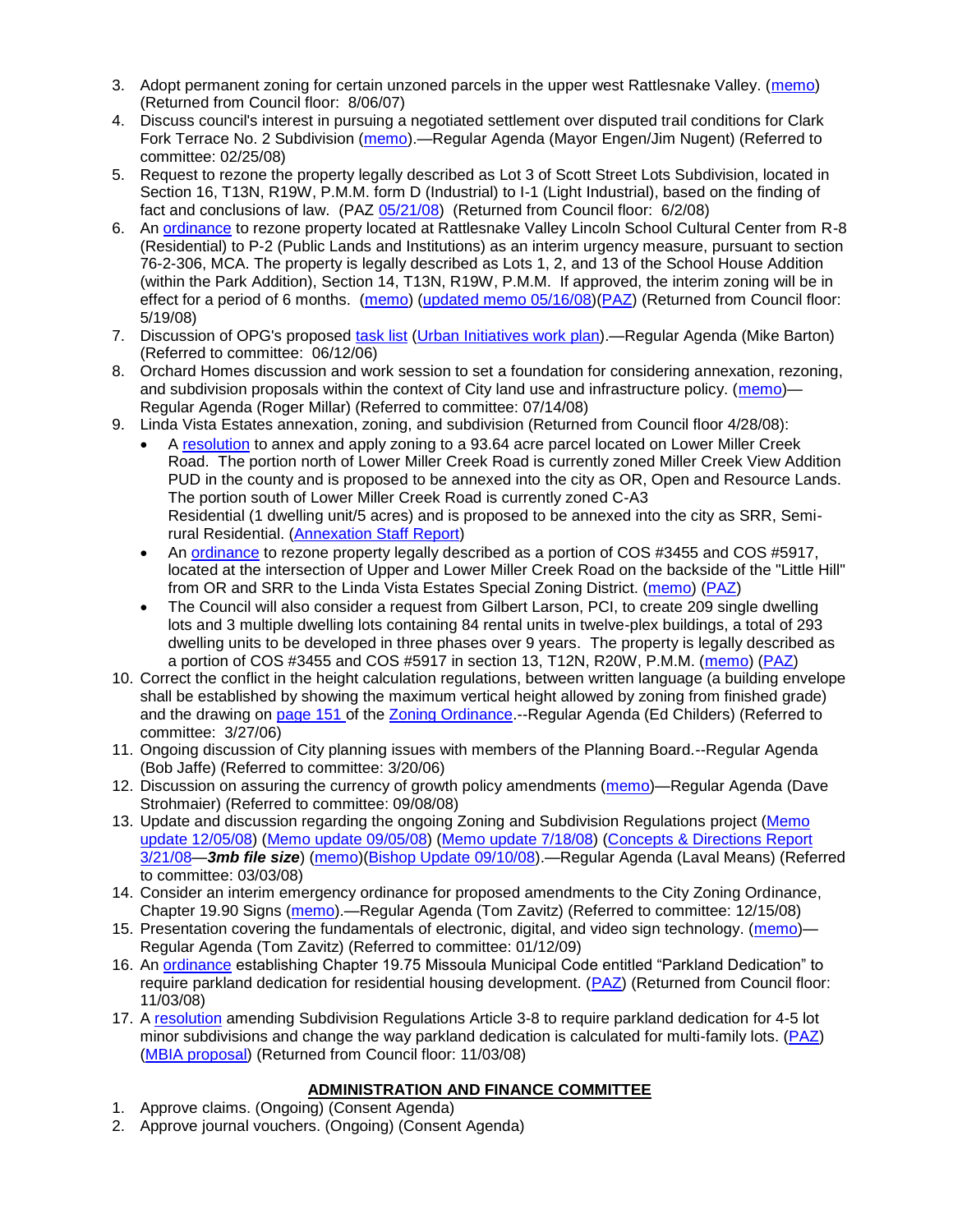- 3. Approve budget transfers. (Ongoing) (Consent Agenda)
- 4. Amend City Council Rule 21(a) to clarify quorum requirements [\(memo\)](ftp://ftp.ci.missoula.mt.us/Packets/Council/2008/2008-04-28/Referrals/CouncilRule21aReferral.pdf).—Regular Agenda (Jason Wiener) (Referred to committee: 04/28/08)
- 5. Update from the Missoula Performing Arts Center [\(memo\)](ftp://ftp.ci.missoula.mt.us/Packets/Council/2008/2008-04-07/Referrals/Performing_Arts_Center.pdf).—Regular Agenda (Dave Strohmaier) (Referred to committee: 04/07/08)
- 6. Presentation by Missoula Job Service on employment in Missoula [\(memo\)](ftp://ftp.ci.missoula.mt.us/Packets/Council/2008/2008-11-24/Referrals/Missoula_Job_Service.pdf).—Regular Agenda (Dave Strohmaier) (Referred to committee: 11/24/08)
- 7. [Resolution](ftp://ftp.ci.missoula.mt.us/Packets/Council/2008/2008-09-22/referrals/Sewerrateresolution.pdf) revising the City's sewer use fee structure and increasing sanitary sewer rates by 5% per year for four years to support infrastructure improvements required to operate the city's sanitary sewer system. [\(A&F\)](ftp://ftp.ci.missoula.mt.us/Packets/Council/2008/2008-10-06/081001af.pdf) [\(Slideshow presentation as a webpage\)](ftp://ftp.ci.missoula.mt.us/Packets/Council/2008/2008-11-03/2008-11-03SewerUserRateIncrease_files/frame.htm) (Returned from Council floor: 11/03/08)
- 8. An ordinance amending the municipal code as it relates to bike licensing.  $(A&F)$  (Returned from council floor: 12/15/08)

## **PUBLIC WORKS COMMITTEE**

- 1. Consider the sizes of grease interceptors for the restaurant industry [\(memo\)](ftp://ftp.ci.missoula.mt.us/Packets/Council/2008/2008-04-21/Referrals/Industrial_waste_restaurants.pdf).—Regular Agenda (Stacy Rye and Bob Jaffe) (Referred to committee: 04/21/08)
- 2. Consider restructuring the city's Sewer Loan Program along the lines of the recently approved change to the Sidewalk & Curb Loan Fund.—Regular Agenda (Ed Childers) (Referred to committee: 06/26/06)
- 3. Draft a request for proposals for a peer review on the draft Environmental Impact Statement for Third and Russell Street.[\(memo\)](ftp://ftp.ci.missoula.mt.us/Packets/Council/2008/2008-09-22/Referrals/3rdRussell_peer_review_referral.pdf) [\(King Email\)](ftp://ftp.ci.missoula.mt.us/Packets/Council/2008/2008-11-24/SKingEmailEISPeerReviewUpdate.pdf) [\(Mayor Engen Memo\)](ftp://ftp.ci.missoula.mt.us/Packets/Council/2008/2008-11-24/RussellThirdEngenMemo111508.pdf) [\(G Wood Email\)](ftp://ftp.ci.missoula.mt.us/Packets/Council/2008/2008-11-24/GWoodEmailEISPeerReviewUpdate.pdf) [\(Draft Request for](ftp://ftp.ci.missoula.mt.us/Packets/Council/2008/2008-11-24/TrafficEngrngSrvcsRqst.pdf)  [Traffic Engineering Services\)](ftp://ftp.ci.missoula.mt.us/Packets/Council/2008/2008-11-24/TrafficEngrngSrvcsRqst.pdf) – Regular Agenda (Jason Wiener) (Referred to committee 09/15/08)
- 4. Discussion item to consider vacating portions of an 1896 petition County road on the westerly side of Miller Creek Road [\(memo\)](ftp://ftp.ci.missoula.mt.us/packets/council/2008/2008-10-06/Referrals/MllrCkROWVacREF.pdf).—Regular Agenda (Monte Sipe) (Referred to committee: 10/06/08)
- 5. Information item to review the Rattlesnake Valley traffic engineering study [\(memo\)](ftp://ftp.ci.missoula.mt.us/packets/council/2008/2008-08-25/Referrals/RsnakeTrfficStudyREF.pdf).—Regular Agenda (Steve King) (Referred to committee: 08/25/08)
- 6. Discussion item regarding complete streets [\(memo\)](ftp://ftp.ci.missoula.mt.us/Packets/Council/2008/2008-11-03/Referrals/completestreetsreferral.pdf).—Regular Agenda (Jason Wiener) (Referred to committee: 11/03/08)
- 7. George Elmer Drive Speed Limit [\(memo\)](ftp://ftp.ci.missoula.mt.us/Packets/Council/2008/2008-11-17/Referrals/GeorgeElmerSpeedLimit.pdf).—Regular Agenda (Bob Jaffe)(Referred to committee: 11/17/08)
- 8. Authorize speed limits [\(memo\)](ftp://ftp.ci.missoula.mt.us/Packets/Council/2008/2008-12-08/Referrals/ReferralAuthorizeSpeedLimits.pdf) [\(Speed Limits Memo –](ftp://ftp.ci.missoula.mt.us/packets/council/2008/2008-12-15/Referrals/SpeedLimitMemo.pdf) Steve King).—Regular Agenda (Ed Childers) (Referred to committee: 12/08/08)
- 9. Information item to present the City's Master Sidewalk Plan. [\(memo\)](ftp://ftp.ci.missoula.mt.us/packets/council/2009/2009-01-12/Referrals/MstrSdwlkPlnREF.pdf)—Regular Agenda (Doug Harby) (Referred to committee: 01/12/09)
- 10. Discussion of local, city-sponsored energy production [\(memo\)](ftp://ftp.ci.missoula.mt.us/Packets/Council/2008/2008-12-22/Referrals/LocaLPowerReferral.pdf).—Regular Agenda (Ed Childers) (Referred to committee: 12/22/08)

# **COMMITTEE OF THE WHOLE**

- 1. Mayor's Update Ongoing in Committee. (Mayor Engen)
- 2. Joint meeting of the Mayor, City Council and County Commission; a facilitated quarterly OPG review as directed in the [Interlocal Agreement—](ftp://ftp.ci.missoula.mt.us/Documents/Mayor/OPG/Adopted-ILA-2005.pdf)Ongoing (Mayor Engen)
- 3. Updates from Council representatives on the Health Board, Community Forum, Transportation Policy Coordinating Committee, Government Channel Cable Advisory Committee, Employee Benefits Committee, Public Art Committee, Brownfield Committee, Aging Services and the Local Emergency Planning Committee. – (Ongoing in Committee)
- 4. Develop short and mid-term goals [\(memo\)](ftp://ftp.ci.missoula.mt.us/Packets/Council/2007/2007-04-23/Referrals/Council_Goals.pdf).—Regular Agenda (Bob Jaffe) (Referred to committee: 4/23/2007)
- 5. Discuss possibilities for enhancing the applicant pool for vacancies on volunteer boards and commissions [\(memo\)](ftp://ftp.ci.missoula.mt.us/Packets/Council/2007/2007-09-17/Referrals/board_and_commission_recruitment.pdf).—Regular Agenda (Dave Strohmaier) (Referred to committee: 09/17/07)
- 6. Joint meeting between the Missoula City Council and the Missoula County Public Schools' Board of Trustees [\(memo\)](ftp://ftp.ci.missoula.mt.us/Packets/Council/2007/2007-09-17/Referrals/Council_School_Board_referral.pdf).—Regular Agenda (Dave Strohmaier) (Referred to committee: 09/17/07)
- 7. Examination of Office Planning and Grants [\(memo\)](ftp://ftp.ci.missoula.mt.us/Packets/Council/2008/2008-09-08/Referrals/080825HendricksonOPGreferral.pdf)—Regular Agenda (John Hendrickson) (Referred to committee: 09/08/08)
- 8. Review CIP funding mechanism, vehicle replacement policy, department vehicle use practices, specifically Police, Fire, and Parking Commission [\(memo\)](ftp://ftp.ci.missoula.mt.us/Packets/Council/2008/2008-11-10/Referrals/ReviewBudgetary.pdf).—Regular Agenda (Ed Childers) (Referred to committee: 11/10/08)

# **URBAN WILDLIFE SUBCOMMITTEE**

1. Update from FWP on [Missoula Urban Wildlife Management Plan](ftp://ftp.ci.missoula.mt.us/Packets/Council/2006/2006-05-22/UW_mgmt_plan.htm) draft outline [\(updated](ftp://ftp.ci.missoula.mt.us/Packets/Council/2006/2006-09-25/Referrals/060925_UWS_Survey.htm)  [questionnaire\)](ftp://ftp.ci.missoula.mt.us/Packets/Council/2006/2006-09-25/Referrals/060925_UWS_Survey.htm).—Regular Agenda (Marilyn Marler) (Referred to committee: 4/17/06)